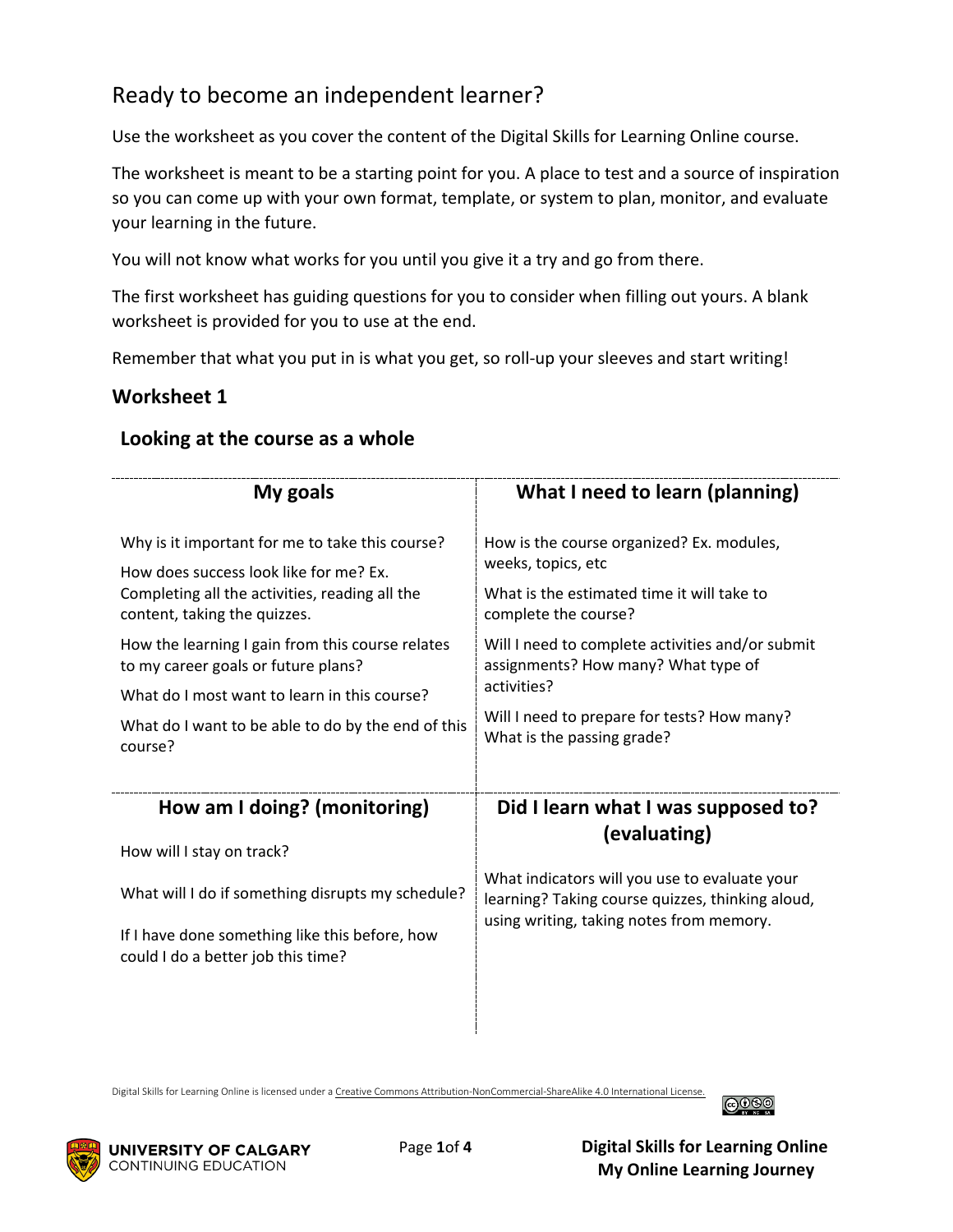| For each module of the course                                                                                                                                                                                                                                                                                              |                                                                                                                                                                                                                                                                                                                                                                   |                                                                                                                                                                                                                                                                                         |  |  |
|----------------------------------------------------------------------------------------------------------------------------------------------------------------------------------------------------------------------------------------------------------------------------------------------------------------------------|-------------------------------------------------------------------------------------------------------------------------------------------------------------------------------------------------------------------------------------------------------------------------------------------------------------------------------------------------------------------|-----------------------------------------------------------------------------------------------------------------------------------------------------------------------------------------------------------------------------------------------------------------------------------------|--|--|
| What I need to learn<br>(planning)                                                                                                                                                                                                                                                                                         | How am I doing?<br>(monitoring)                                                                                                                                                                                                                                                                                                                                   | Did I learn what I was<br>supposed to? (evaluating)                                                                                                                                                                                                                                     |  |  |
| What are the Learning<br>Objectives for this module?<br>Do I already know<br>something about this topic?<br>How do I distinguish<br>important information from<br>the details?<br>How can I integrate video<br>watching and audio clips in<br>my notes?<br>What active learning<br>strategies will support my<br>learning? | What concepts do I understand<br>well? What concepts are still<br>confusing for me?<br>Can I explain the material to<br>someone else without referring to<br>notes?<br>Can I create and answer self-<br>testing questions about these<br>concepts?<br>What other strategies could I use<br>to learn this material?<br>Am I using the supports available<br>to me? | Did I meet the Learning<br>Objectives for this module?<br>What in my quiz preparation<br>worked well?<br>What in my quiz preparation did<br>not go well?<br>What do I want to change?<br>What key components did I miss?<br>How will what I have learned help<br>me in my next courses? |  |  |
| Will I study alone or with a<br>study group?<br>What charts or visuals will<br>help me reorganize or<br>process this material?                                                                                                                                                                                             | How can I make this material<br>more personally relevant to me?                                                                                                                                                                                                                                                                                                   |                                                                                                                                                                                                                                                                                         |  |  |
| What memory strategies can<br>I use to remember key<br>words and concepts?                                                                                                                                                                                                                                                 |                                                                                                                                                                                                                                                                                                                                                                   |                                                                                                                                                                                                                                                                                         |  |  |

Digital Skills for Learning Online is licensed under [a Creative Commons Attribution-NonCommercial-ShareAlike 4.0 International License.](https://creativecommons.org/licenses/by-nc/4.0/)



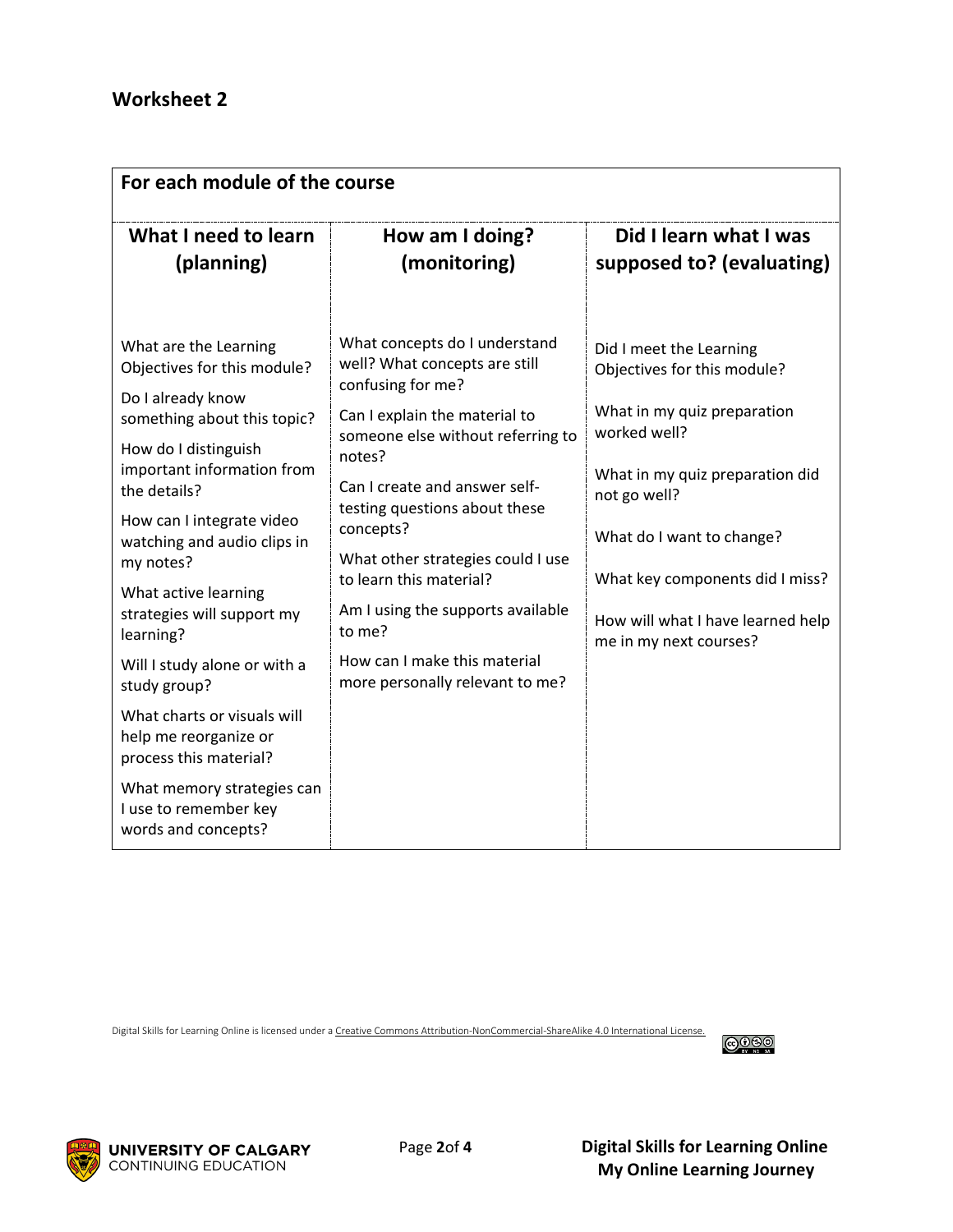#### **Worksheet 1**

#### **Looking at the course as a whole**

| My goals                     | What I need to learn (planning)     |
|------------------------------|-------------------------------------|
| How am I doing? (monitoring) | Did I learn what I was supposed to? |
|                              | (evaluating)                        |
|                              |                                     |

Digital Skills for Learning Online is licensed under [a Creative Commons Attribution-NonCommercial-ShareAlike 4.0 International License.](https://creativecommons.org/licenses/by-nc/4.0/)